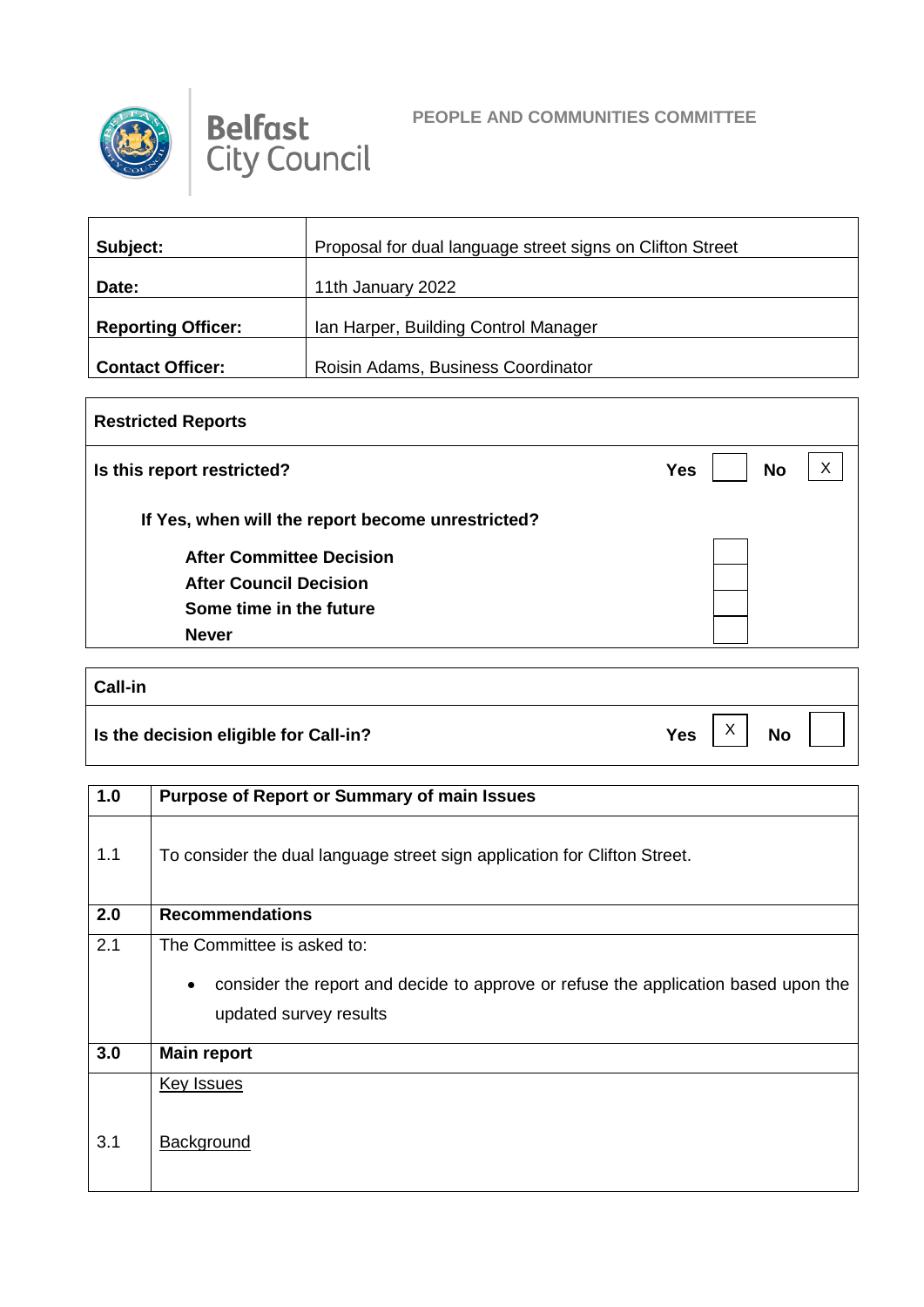3.2 The Clifton Street dual language street sign application was considered under the existing Street Naming and Numbering policy.

## **Policy:**

- 3.3 For the Clifton Street application, based on the information taken from the electoral register, and site checks of commercial properties, 12 surveys were originally issued, to both residential and commercial properties. 10 were hand delivered. 2 survey forms were posted through Royal Mail as they could not be hand delivered due to no letter box or no one present.
- 3.4 On review of the processing of this application, it was noted that two occupiers who had signed the initial petition had not been surveyed as their properties were deemed to be vacant at the time officers carried out their physical inspection of the street. However, it now appears they are in fact occupied.
- 3.5 At the committee meeting on 9th November members agreed to survey these two occupiers and asked that a report be brought back to December committee.
- 3.6 Survey forms were hand delivered to these two properties, with an explanation on the survey to confirm the decision of committee, and that these surveys were being carried out without prejudice, pending ratification at December council meeting.
- 3.7 At December committee members agreed to defer considering the application until the deadline for the surveys to be returned had passed and the results finalised. The deadline has passed and of the two additional surveys, one survey form was returned, and one was not. These occupier's preferences are reflected in the revised percentage totals in the report.
- 3.8 In addition, following the agreement at the committee meeting on 9th November a survey form was also re-issued by post to the secretary of Belfast Orange Hall, a property on the street. This property was originally surveyed by post and was declared a non-return and therefore the occupiers were deemed not be in favour of a dual language street sign in accordance with the policy. This survey has since been returned and is reflected in the revised percentage totals.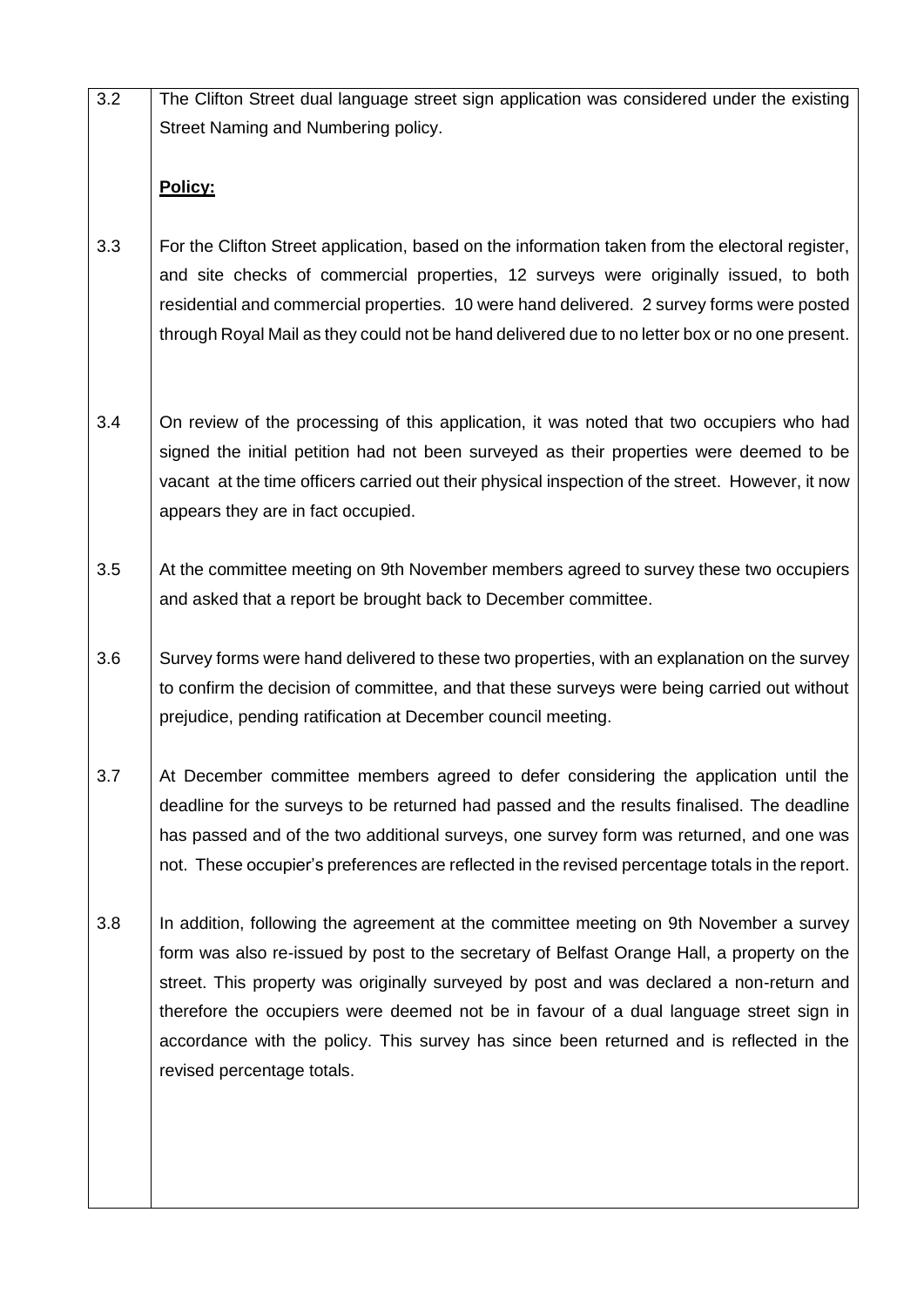#### 3.9 **Application details**:

| <b>English Name</b>   | <b>Non-English</b> | Location               | <b>Applicant</b>    | <b>Persons</b> |
|-----------------------|--------------------|------------------------|---------------------|----------------|
|                       | <b>Name</b>        |                        |                     | surveyed       |
| <b>Clifton Street</b> | Sráid Clifton      | <b>Between</b>         | <b>Carrick Hill</b> | 14             |
|                       |                    | Carrick Hill,          | <b>Residents</b>    |                |
|                       |                    | BT1 and                | Association         |                |
|                       |                    | <b>Carlisle Circus</b> |                     |                |
|                       |                    | <b>BT14</b>            |                     |                |
|                       |                    |                        |                     |                |

3.10 The translation was authenticated by Queens University, the approved translator for Belfast City Council.

## **Results for survey carried out for Clifton Street**

- 3.11 In accordance with the Council's policy for the erection of dual language street signs surveys of all persons appearing on the Electoral Register plus owners or tenants in actual possession of commercial premises carried out and the following responses were received.
- 3.12 A revised number of 14 surveys have now been issued in total, 12 hand delivered and 2 posted using Royal Mail. The revised results are:
	- 9 occupiers (64.3%) were in favour of the erection of a second street nameplate
	- 1 occupier (7.1%) had no preference either way
	- 2 occupiers (14.3%) were not in favour of the erection of a second nameplate
	- 2 occupiers (14.3%) did not respond to the survey
- 3.13 The Council's policy on the erection of a second street nameplate establishes a threshold of two thirds (66.6%) of the occupiers on the street surveyed being in favour of the proposal is sufficient to erect a second street sign in a language other than English.
- 3.14 In this instance 64.3% of occupiers were in favour of erection of dual language street signs. The Committee does have discretion in exceptional circumstances to approve an application notwithstanding the fact that the threshold is not met. On 17th December officers wrote to the applicant to advise that the application does not meet the two thirds threshold and has been asked whether there are any exceptional circumstances which warrant departure from the policy. The applicant has responded to confirm that there are no exceptional circumstances in relation to this application. Members will be aware that a new street naming